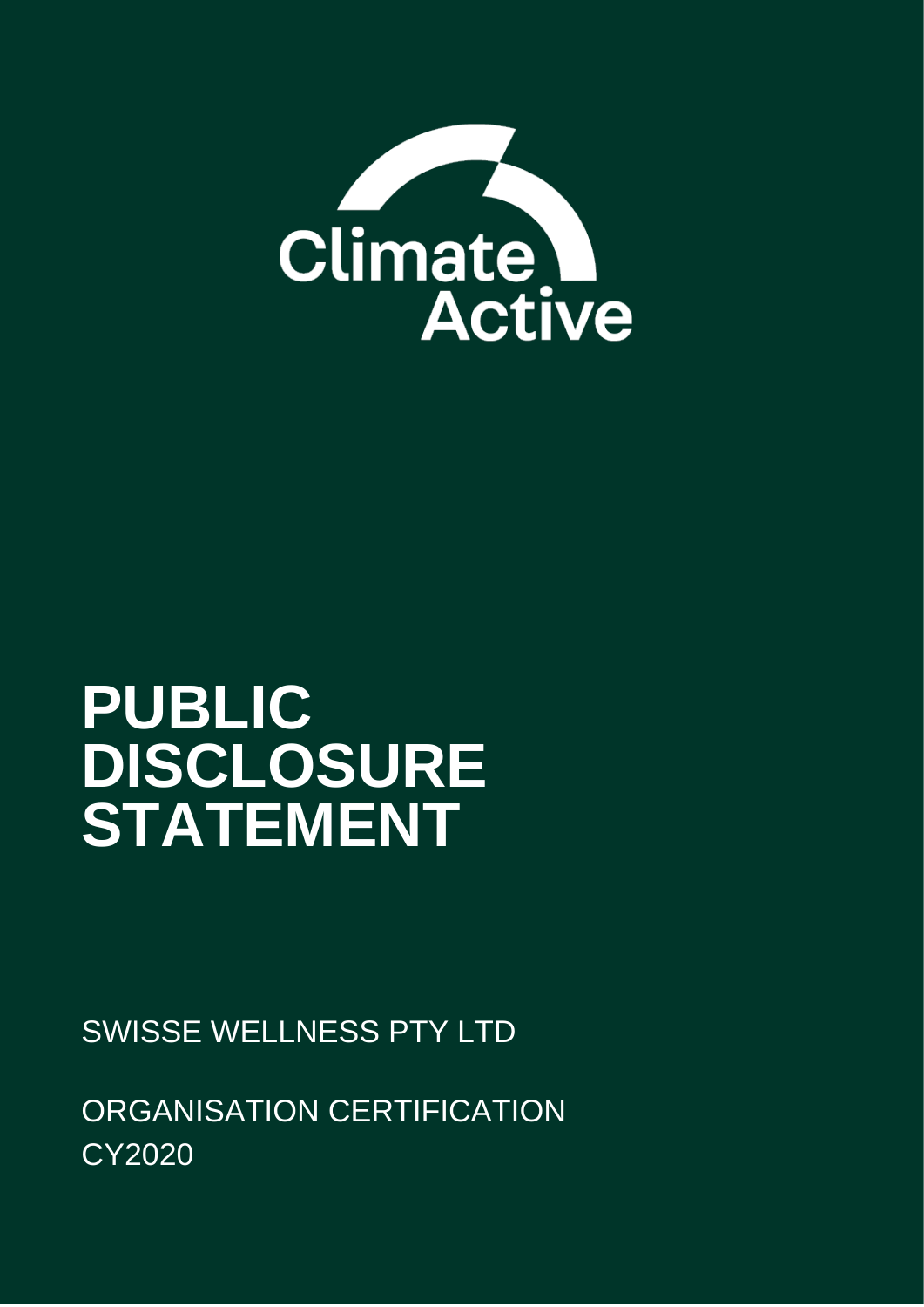Australian Government

# **Climate Active Public Disclosure Statement**







### NAME OF CERTIFIED ENTITY: Swisse Wellness Pty Ltd

REPORTING PERIOD: **1 January 2020 – 31 December 2020**

#### **Declaration**

To the best of my knowledge, the information provided in this Public Disclosure Statement is true and correct and meets the requirements of the Climate Active Carbon Neutral Standard.

Signature *Pascall Laborde* Date 17 February 2022

Name of Signatory

Pascale Laborde

Position of Signatory Group Director, Global Marketing, Sustainability & Communication



**Australian Government Department of Industry, Science, Energy and Resources** 

Public Disclosure Statement documents are prepared by the submitting organisation. The material in Public Disclosure Statement documents represents the views of the organisation and do not necessarily reflect the views of the Commonwealth. The Commonwealth does not guarantee the accuracy of the contents of the Public Disclosure Statement documents and disclaims liability for any loss arising from the use of the document for any purpose.

Version number February 2021

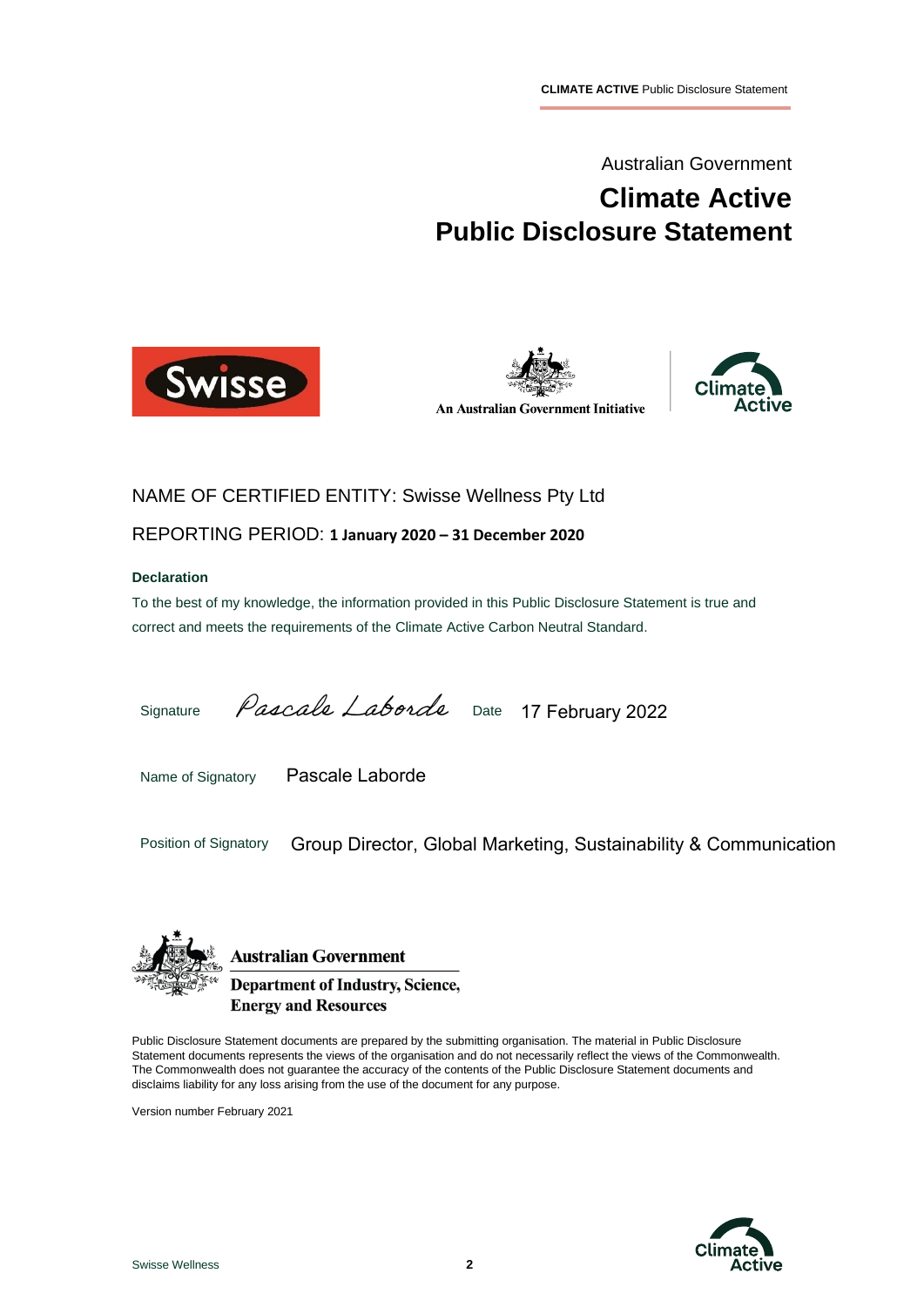# 1. CARBON NEUTRAL INFORMATION

### **Description of certification**

This certification covers the operations of Health & Happiness (H&H) Group with more than 30 sites worldwide and consumer facing brands Swisse, Biostime, Good Goût, Noisy Beast, CBII and Dodie. The certification is an expansion of the Swisse Wellness heritage (ABN 62 004 926 005) in the Climate Active Program for operations in Australia. Included are the services and energy used and consumed by its offices, factories, warehouses, and laboratories. Embodied emissions in product ingredients, packaging and supply are excluded.

## **Organisation description**

Health & Happiness Group (H&H) (formerly Biostime Group) is a global premium family nutrition and wellness provider founded in 1999 and is listed on the Hong Kong Stock Exchange. H&H Group produces products that

*"We believe that good health and wellbeing should extend beyond individuals, to encompass the world we live in and our wider community."*

reach consumers across all life stages, from preconception and pregnancy health, to babies and infants, children, teenagers, adults of various ages, the elderly and even extends to pets in 2020.

Maintaining environmentally responsible business practices is considered a priority at H&H and is in line with the organisation's overall philosophy of caring for people and the planet.

Swisse has been certified carbon neutral under the predecessor to Climate Active, the National Carbon Offset Scheme (NCOS), since FY2011, making Swisse one of the longest certified carbon neutral companies in Australia. This reporting period marks the commencement of reporting by calendar year and of including the emissions from the wider H&H Group within the Swisse certification. The addition of these international emissions will result in a significant increase in reported emissions compared with previous years where only domestic emissions were recorded in the carbon account.

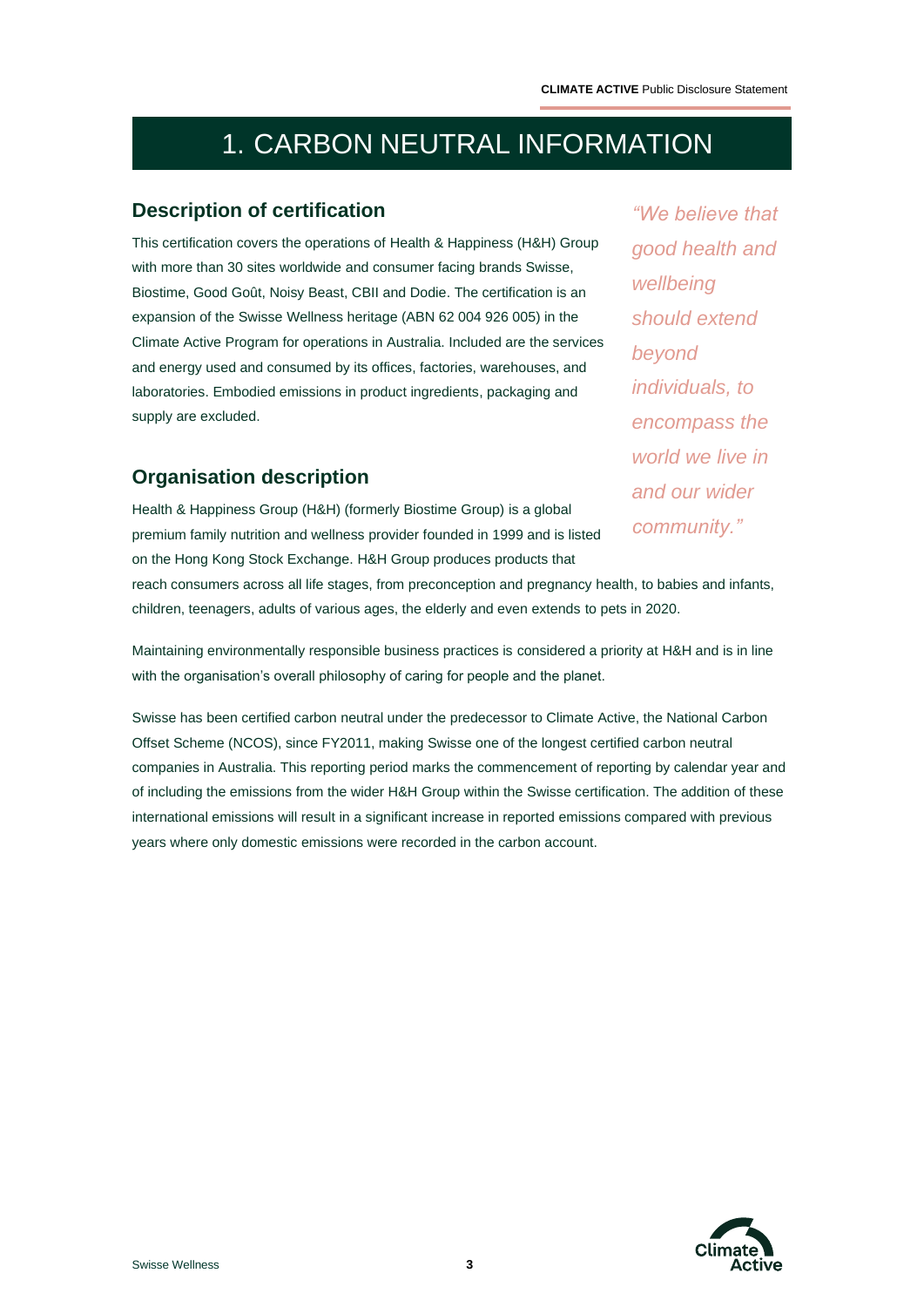# 2. EMISSION BOUNDARY

 $\sim$ 

# **Diagram of the certification boundary**

| Quantified                    | Non-quantified | <b>Excluded</b>         |
|-------------------------------|----------------|-------------------------|
| Accommodation                 | n/a            | Disposal of packaging   |
| Corporate catering            |                | <b>Embodied product</b> |
| <b>Flights</b>                |                | emissions               |
| Hire cars                     |                | Product use             |
| IT and                        |                |                         |
| communications                |                |                         |
| Liquid fuels                  |                |                         |
| <b>LPG</b>                    |                |                         |
| Maintenance                   |                |                         |
| Natural gas                   |                |                         |
| Office supplies               |                |                         |
| Purchased electricity         |                |                         |
| Refrigerants                  |                |                         |
| Staff commute                 |                |                         |
| Transport and<br>distribution |                |                         |
| Waste                         |                |                         |
| Water                         |                |                         |
|                               |                |                         |

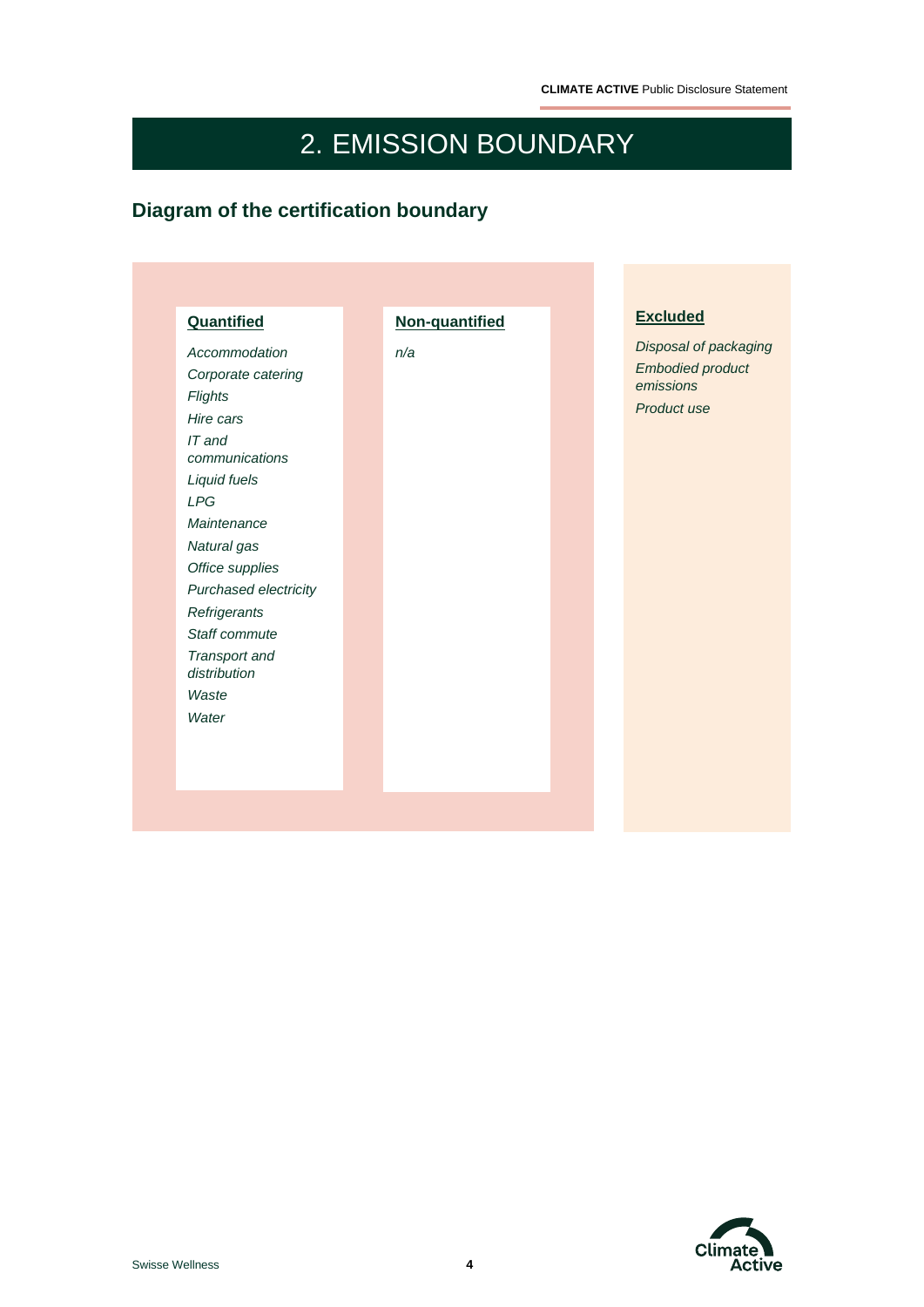### **Non-quantified sources**

All emissions identified for inclusion are quantified.

#### **Data management plan**

While no data sources were non-quantified and so the requirement for a data management plan was not triggered, Swisse is always looking to improve the quality of the data used in its sustainability reporting and in its Climate Active certifications.

Swisse uses a survey to obtain the underlying data from each of the 34 sites included in this certification boundary. This survey spans seven native languages and thirteen countries. The structure of this survey is reviewed regularly to identify changes that can improve the quality of the data. These improvements will enhance the accuracy of the large and complex dataset and are earmarked to be implemented annually.

### **Excluded sources (outside of certification boundary)**

- Disposal of packaging
- Embodied product emissions
- Product use

The above sources were assessed using the Standard's Relevance Test and failed to meet the requisite two criteria for inclusion. As such, they are assessed as being irrelevant and are excluded.

*"As a leader in health and wellness it makes sense to us to take a leadership role when it comes to protecting the environment. We consider nature to be our number one partner and many of our products contain natural and sustainable ingredients."*

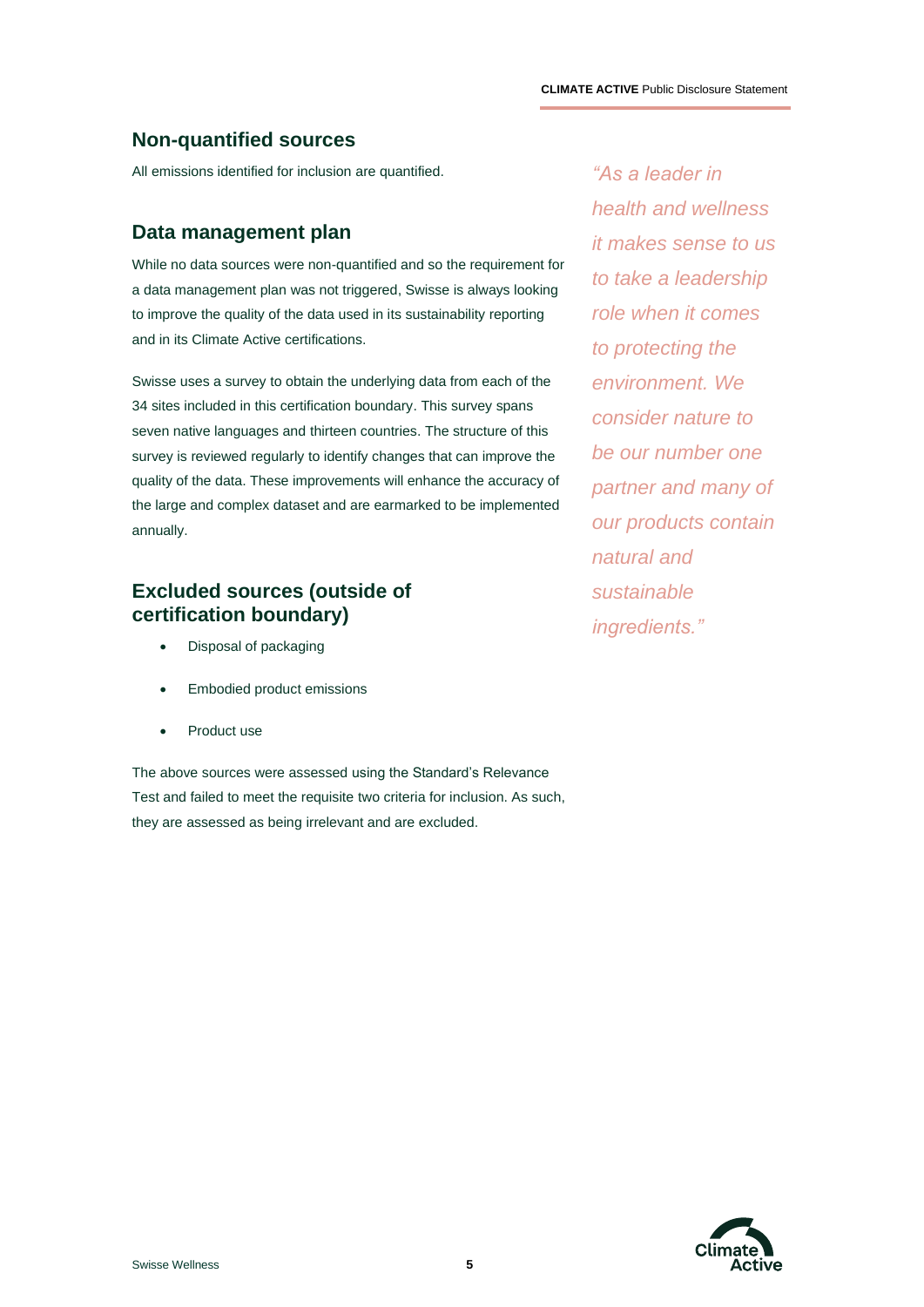# 3. EMISSIONS SUMMARY

### **Emissions reduction strategy**

We will continue efforts to improve operational efficiencies at our factories (the biggest portion of our footprint). These include:

- Water efficiency measures such as powder compression machines that create less dust pollution reducing the cleaning requirements, and installation of low flow taps
- Energy efficiency measures such as using frequency conversion technology to upgrade heating and cooling units and reusing heat from existing air compressor to pre-heat the inlet for our dehumidifier
- Waste reduction through the removal of repackaging at our China operational sites

### **Emissions over time**

Emissions have decreased, despite organic growth in the business, due to efforts undertaken to reduce our carbon footprint including energy efficiency improvements and waste reduction measures particularly focusing our efforts on our operational sites where emissions are most material. Further, the impact of COVID-19 reduced certain emissions, such as from flights.

#### **Table 1**

| <b>Emissions since base year</b> |                      |                            |  |  |  |  |  |
|----------------------------------|----------------------|----------------------------|--|--|--|--|--|
|                                  | CY2019<br>Base year* | CY2020<br>Year 1 (current) |  |  |  |  |  |
| Total tCO2e                      | 16,586               | 15,933                     |  |  |  |  |  |

\*Note that Swisse has been certified carbon neutral since 2011. A base year recalculation was triggered in CY2019 resulting in the change of base year.

## **Emissions reduction actions**

For the CY2019 reporting period

| <b>Reporting</b> | Change in % Reason for change |
|------------------|-------------------------------|
| <b>Period</b>    |                               |

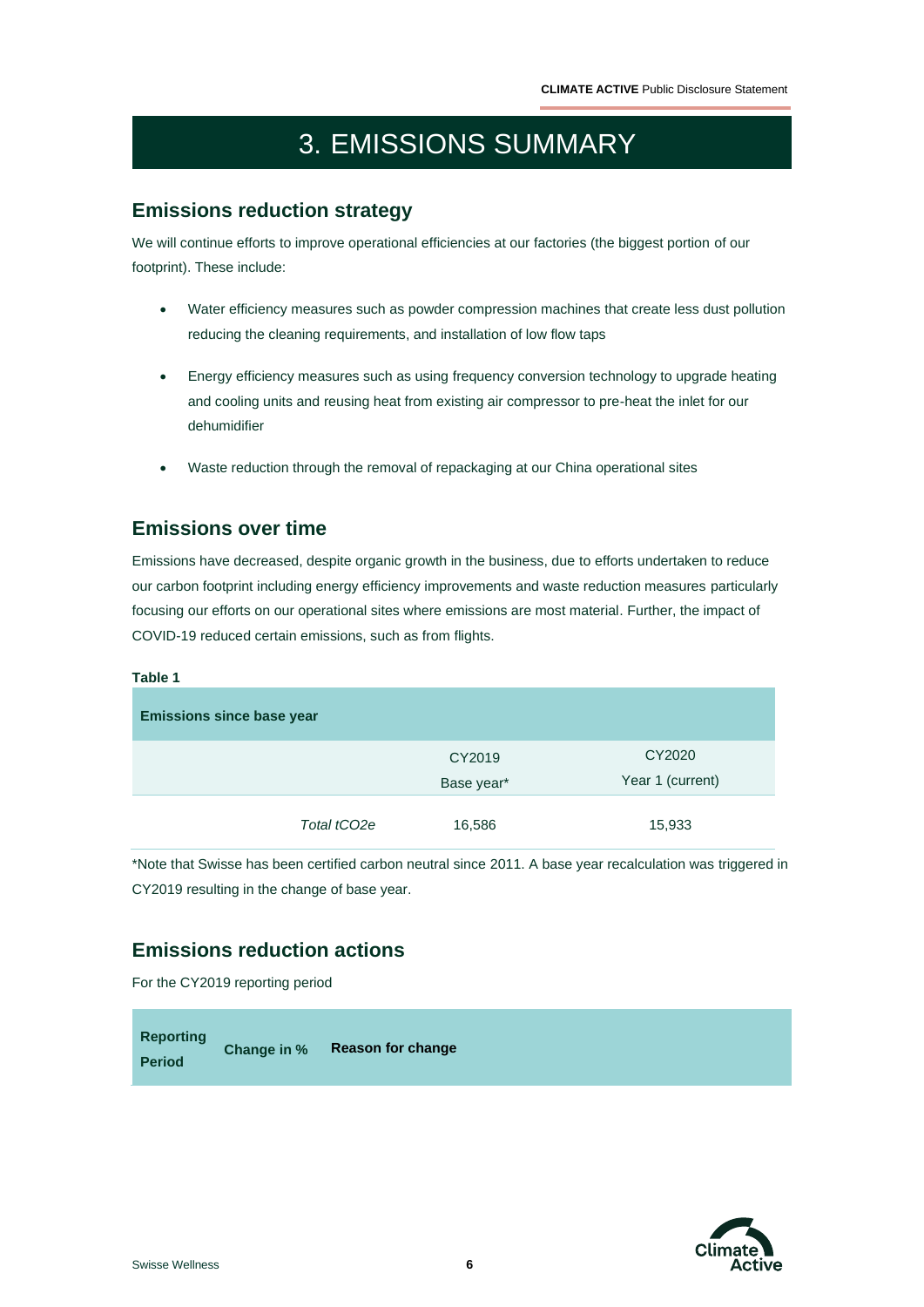| CY <sub>18</sub> to<br>CY19             |           | Swisse Wellness has been certified carbon neutral since FY11 under<br>NCOS, the Climate Active predecessor.                                                                                                                                                                                                                                                                                                                                                                                    |
|-----------------------------------------|-----------|------------------------------------------------------------------------------------------------------------------------------------------------------------------------------------------------------------------------------------------------------------------------------------------------------------------------------------------------------------------------------------------------------------------------------------------------------------------------------------------------|
|                                         | $+272.3%$ | For FY19 and with the move to the Climate Active program, Swisse<br>maintained certification for its operations of Swisse in Australia, and<br>voluntarily including more than 30 global sites of Swisse's parent<br>company, the Health & Happiness (H&H) Group, and its owned brands<br>Swisse Me, Biostime, Dodie, Good Goût, Aurelia, and CBII into its<br>reporting boundary. Emissions naturally increased considerably with the<br>change in organisational and operational boundaries. |
| CY <sub>19</sub> to<br>CY <sub>20</sub> | $-6.2%$   | Despite the H&H Group's organic growth in revenue and profit from<br>CY19 to CY20 operations have become considerably more efficient. For<br>example, we achieved a 9% reduction in water consumption and a 15%<br>reduction in waste generation as well as a 14% increase in recycling<br>year on year and now cover 84% of electricity by renewable energy. For<br>more information, please see the 2020 Sustainability Report.                                                              |

# **Emissions summary (inventory)**

| <b>Table 2</b>                                 |                           |
|------------------------------------------------|---------------------------|
| <b>Emission source category</b>                | tonnes CO <sub>2</sub> -e |
| Freight and couriers                           | 4,735.4                   |
| <b>Business travel - flights</b>               | 2,720.9                   |
| Waste - landfill                               | 2,321.9                   |
| Employee commute - vehicles                    | 1,606.5                   |
| Electricity - purchased                        | 1,195.2                   |
| Employee commute - public transport            | 949.7                     |
| Gasoline                                       | 743.3                     |
| <b>Natural Gas</b>                             | 467.7                     |
| Refrigerant fugitives                          | 300.1                     |
| <b>Diesel</b>                                  | 170.1                     |
| Catering                                       | 103.4                     |
| Maintenance                                    | 98.5                      |
| <b>Business travel - accommodation</b>         | 62.7                      |
| Water                                          | 44.0                      |
| Printing, stationery, paper                    | 40.4                      |
| Communications                                 | 26.5                      |
| Business travel - taxis, car rental, carshares | 242.0                     |
| IT hardware                                    | 5.7                       |

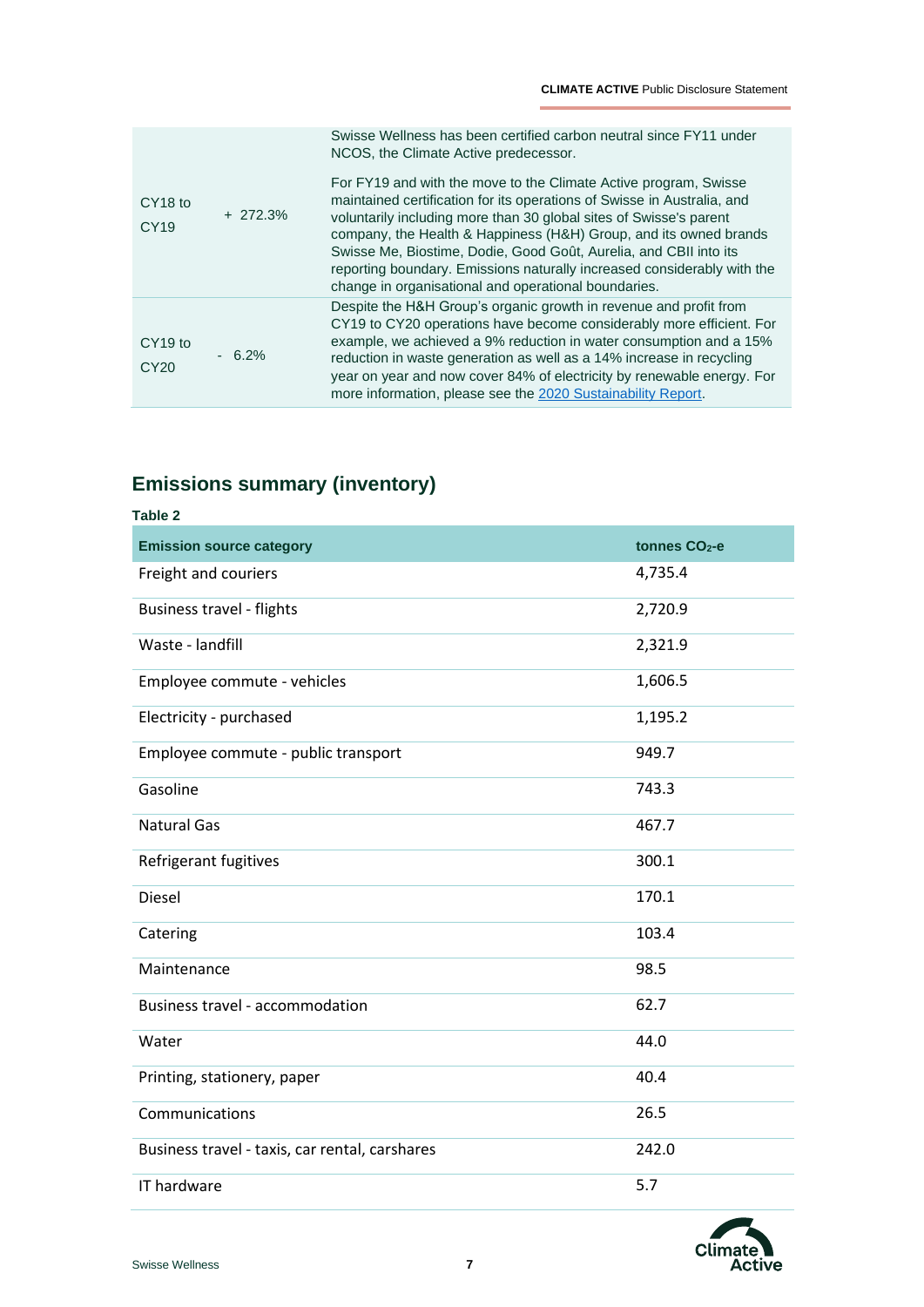| <b>LPG</b>                            |                            | 4.1                      |
|---------------------------------------|----------------------------|--------------------------|
| Waste - hazardous                     |                            | 2.0                      |
| Waste - co-mingled recycling          |                            | -                        |
| Waste - organics                      |                            | -                        |
| Waste - paper and cardboard recycling |                            | $\overline{\phantom{0}}$ |
|                                       | <b>Total Net Emissions</b> | 15.840                   |

### **Uplift factors**

| Table 3                                                                     |                 |
|-----------------------------------------------------------------------------|-----------------|
| <b>Reason for uplift factor</b>                                             | tonnes $CO2$ -e |
| Uplift added to account for immaterial emissions sources and alignment with |                 |
| existing external sustainability report values.                             | 93.0            |
| Total footprint to offset (uplift factors + net emissions)                  | 15,933          |

### **Carbon neutral products**

As the professional services employed to develop Swisse's carbon inventory are certified carbon neutral, under Climate Active, the procurement of the service has not contributed to the clients account.

# **Electricity summary**

Electricity was calculated using a location-based approach. Note that only electricity for Australian-based locations is shown below.

#### **Market-based approach summary**

| <b>Electricity Inventory items</b>      | <b>kWh</b> | <b>Emissions</b><br>(kgCO2e) |
|-----------------------------------------|------------|------------------------------|
| <b>Electricity Renewables</b>           | 447.009    | 0.00                         |
| <b>Electricity Carbon Neutral Power</b> | 0          | 0.00                         |
| <b>Electricity Remaining</b>            | 821.858    | 888,510.40                   |
| Renewable electricity percentage        | 35%        |                              |
| Net emissions (Market based approach)   |            | 888,510.40                   |

#### **Location-based approach summary**

| State/<br><b>Territory</b> | <b>Electricity Inventory items</b>      | <b>kWh</b> | <b>Full Emission factor</b><br>$(Scope 2 + 3)$ | <b>Emissions</b><br>(kgCO2e) |
|----------------------------|-----------------------------------------|------------|------------------------------------------------|------------------------------|
| ACT/<br><b>NSW</b>         | <b>Electricity Renewables</b>           |            | $-0.90$                                        | 0.00                         |
| ACT/<br><b>NSW</b>         | <b>Electricity Carbon Neutral Power</b> |            | $-0.90$                                        | 0.00                         |

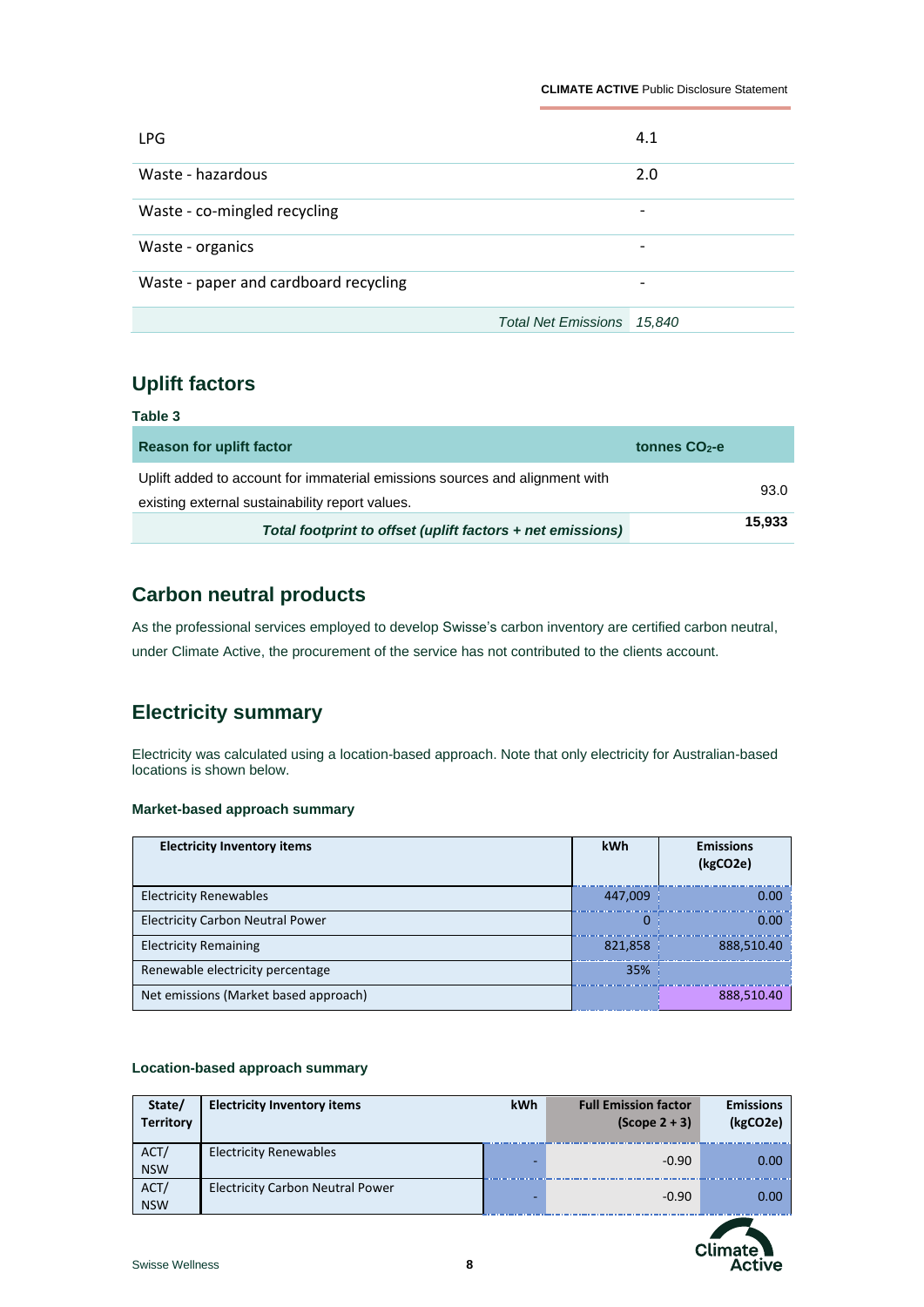÷

| State/<br><b>Territory</b> | <b>Electricity Inventory items</b>               | kWh     | <b>Full Emission factor</b><br>$(Scope 2 + 3)$ | <b>Emissions</b><br>(kgCO2e) |
|----------------------------|--------------------------------------------------|---------|------------------------------------------------|------------------------------|
| ACT/<br><b>NSW</b>         | Netted off (exported on-site generation)         |         | $-0.81$                                        | 0.00                         |
| ACT/<br><b>NSW</b>         | <b>Electricity Total</b>                         | 563,578 | 0.90                                           | 507,220.20                   |
| <b>SA</b>                  | <b>Electricity Renewables</b>                    |         | $-0.53$                                        | 0.00                         |
| <b>SA</b>                  | <b>Electricity Carbon Neutral Power</b>          |         | $-0.53$                                        | 0.00                         |
| <b>SA</b>                  | Netted off (exported on-site generation)         |         | $-0.44$                                        | 0.00                         |
| <b>SA</b>                  | <b>Electricity Total</b>                         |         | 0.53                                           | 0.00                         |
| Vic                        | <b>Electricity Renewables</b>                    | 211,000 | $-1.12$                                        | $-236,320.00$                |
| <b>Vic</b>                 | <b>Electricity Carbon Neutral Power</b>          |         | $-1.12$                                        | 0.00                         |
| Vic                        | Netted off (exported on-site generation)         |         | -1.02                                          | 0.00                         |
| Vic                        | <b>Electricity Total</b>                         | 705,289 | 1.12                                           | 789,923.68                   |
| Qld                        | <b>Electricity Renewables</b>                    |         | $-0.93$                                        | 0.00                         |
| Qld                        | <b>Electricity Carbon Neutral Power</b>          |         | $-0.93$                                        | 0.00                         |
| Qld                        | Netted off (exported on-site generation)         |         | $-0.81$                                        | 0.00                         |
| Qld                        | <b>Electricity Total</b>                         |         | 0.93                                           | 0.00                         |
| <b>NT</b>                  | <b>Electricity Renewables</b>                    |         | $-0.71$                                        | 0.00                         |
| NT                         | <b>Electricity Carbon Neutral Power</b>          |         | $-0.71$                                        | 0.00                         |
| <b>NT</b>                  | Netted off (exported on-site generation)         |         | $-0.63$                                        | 0.00                         |
| <b>NT</b>                  | <b>Electricity Total</b>                         |         | 0.71                                           | 0.00                         |
| <b>WA</b>                  | <b>Electricity Renewables</b>                    |         | $-0.74$                                        | 0.00                         |
| <b>WA</b>                  | <b>Electricity Carbon Neutral Power</b>          |         | $-0.74$                                        | 0.00                         |
| <b>WA</b>                  | Netted off (exported on-site generation)         |         | $-0.69$                                        | 0.00                         |
| <b>WA</b>                  | <b>Electricity Total</b>                         |         | 0.74                                           | 0.00                         |
| Tas                        | <b>Electricity Renewables</b>                    |         | $-0.17$                                        | 0.00                         |
| Tas                        | <b>Electricity Carbon Neutral Power</b>          |         | $-0.17$                                        | 0.00                         |
| Tas                        | Netted off (exported on-site generation)         |         | $-0.15$                                        | 0.00                         |
| Tas                        | <b>Electricity Total</b>                         |         | 0.17                                           | 0.00                         |
|                            | Total net electricity emissions (Location based) |         | 0.00                                           | 1,060,823.88                 |

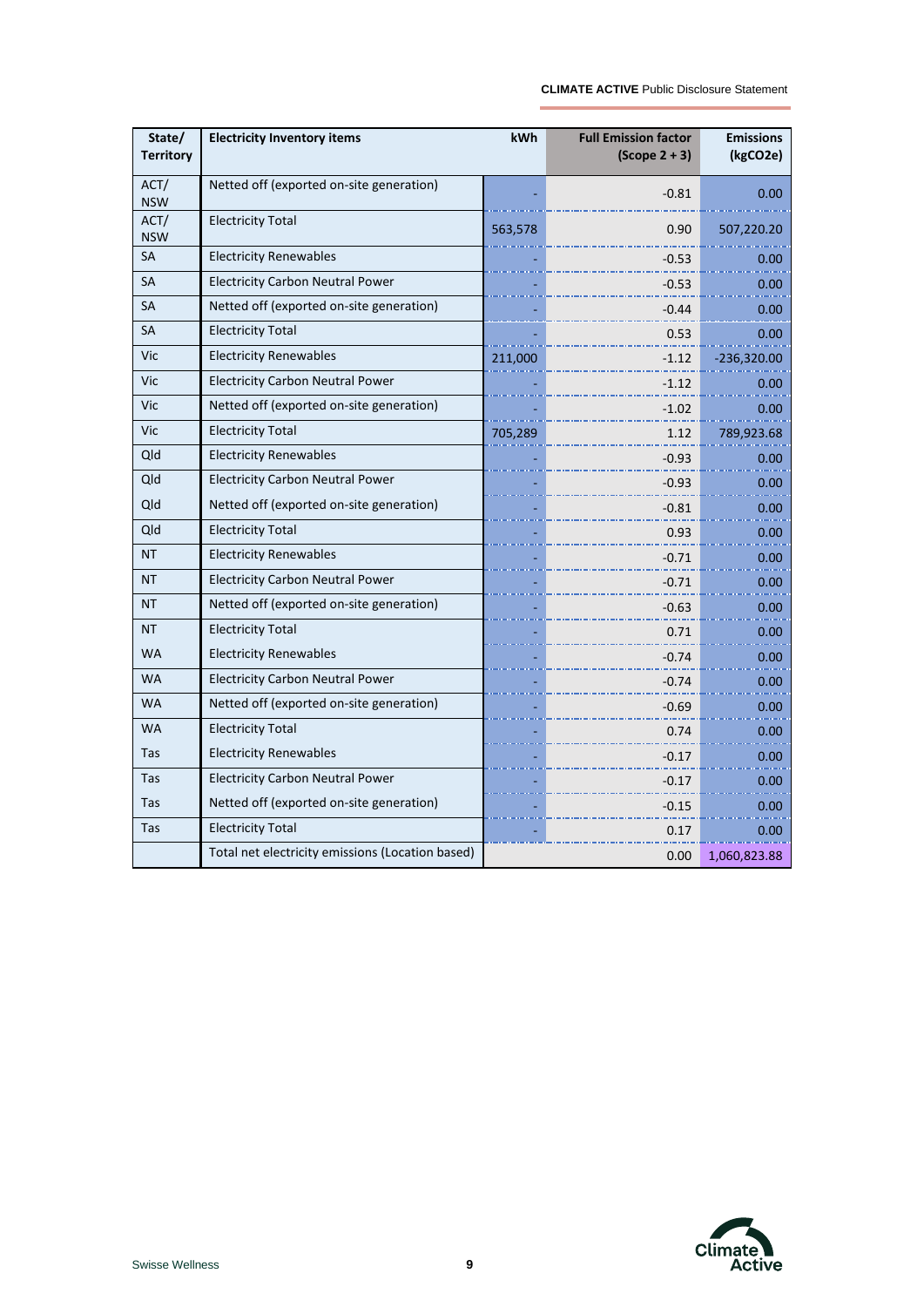# 4. CARBON OFFSETS

 $\overline{a}$ 

# **Offsets strategy**

|    | Offset purchasing strategy: In arrears                                          |                           |  |  |  |  |  |
|----|---------------------------------------------------------------------------------|---------------------------|--|--|--|--|--|
| 1. | Total offsets previously<br>forward purchased and<br>banked for this report     | 1,075                     |  |  |  |  |  |
| 2. | Total emissions liability to<br>offset for this report                          | 15,933                    |  |  |  |  |  |
| 3. | Net offset balance for this<br>reporting period                                 | $15,933 - 1,075 = 14,858$ |  |  |  |  |  |
| 4. | Total offsets to be forward<br>purchased to offset the next<br>reporting period | n/a                       |  |  |  |  |  |
| 5. | Total offsets required for this<br>report                                       | 14,858                    |  |  |  |  |  |

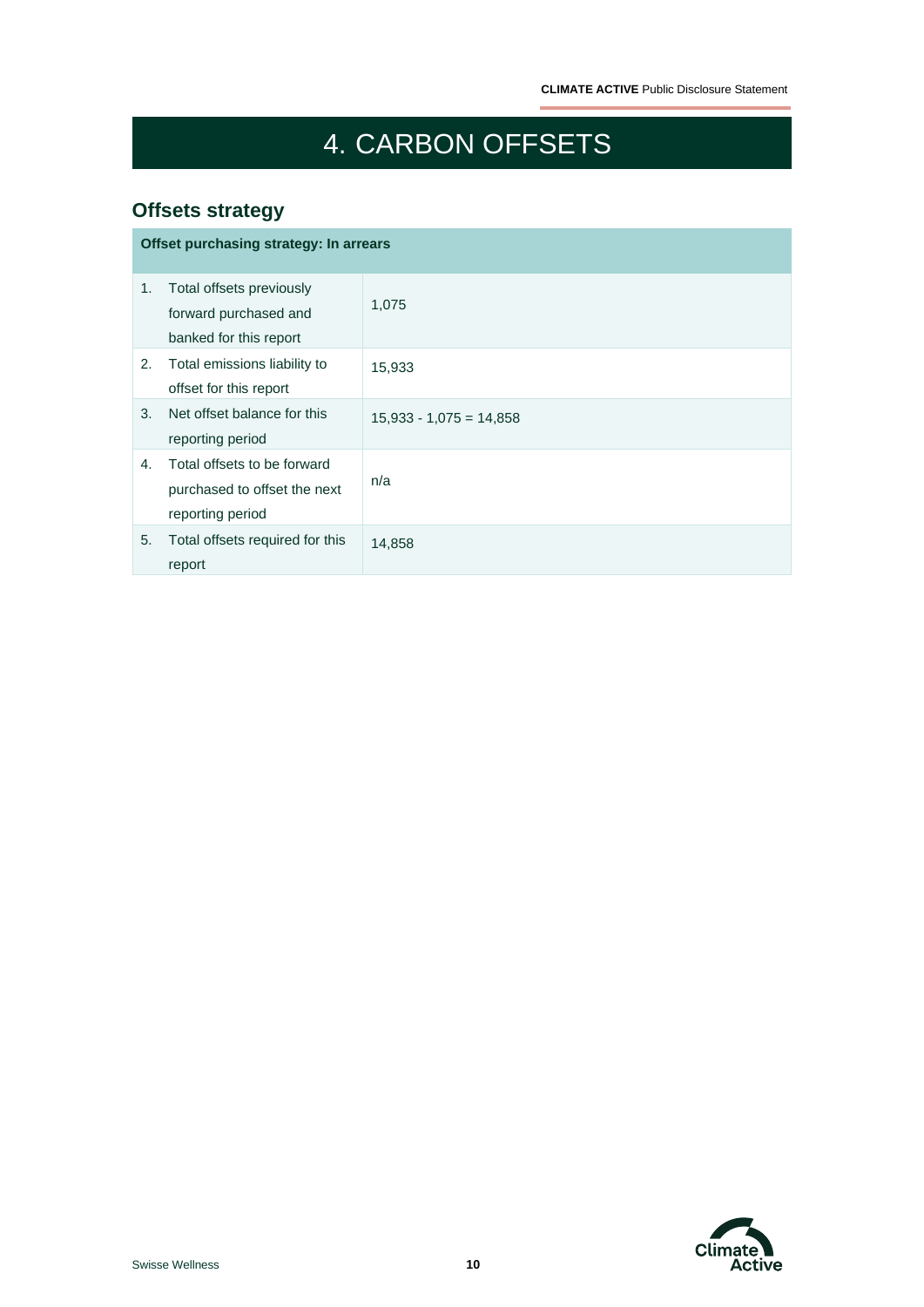### **Co-benefits**

#### EXTRAORDINARY IMPACT **OFFSET PROJECT CATEGORY OVERVIEW**

Across India, wind farms introduce clean energy to the grid which across intan, vina farms interacted by coal-fired pover stations. Vind<br>yould otherwise be generated by coal-fired pover stations. Vind<br>power is clean in two ways: it produces no emissions and also<br>avoids the local air polu

The projects support national energy security and strengthen<br>rural electrification coverage. In constructing the turbines new roads were built, improving accessibility for locals. The boost in<br>local employment by people engaged as engineers, maintenance technicians, 24-hour on-site operators and security guards also<br>boosts local economies and village services.

The projects meet the following Sustainable<br>Development Goals



EXTRAORDINARY IMPACT



### **OFFSET PROJECT CATEGORY OVERVIEW**

Wind Power Projects constructed across China introduce clean Wind Power Projects constructed across China introduce clean<br>conergy into the nation's rapidly expanding power grid, which has<br>traditionally been dominated by fossil fuel-fired power plants.<br>The location of these renewable

Wind power has some of the lowest environmental impacts of any what power has some of the lowest environmental impacts of any<br>source of electricity generation. Unlike conventional sources,<br>wind power significantly reduces carbon emissions, saves billions<br>of gallons of water a year and to stimulate local business development.

The projects meet the following Sustainable<br>Development Goals





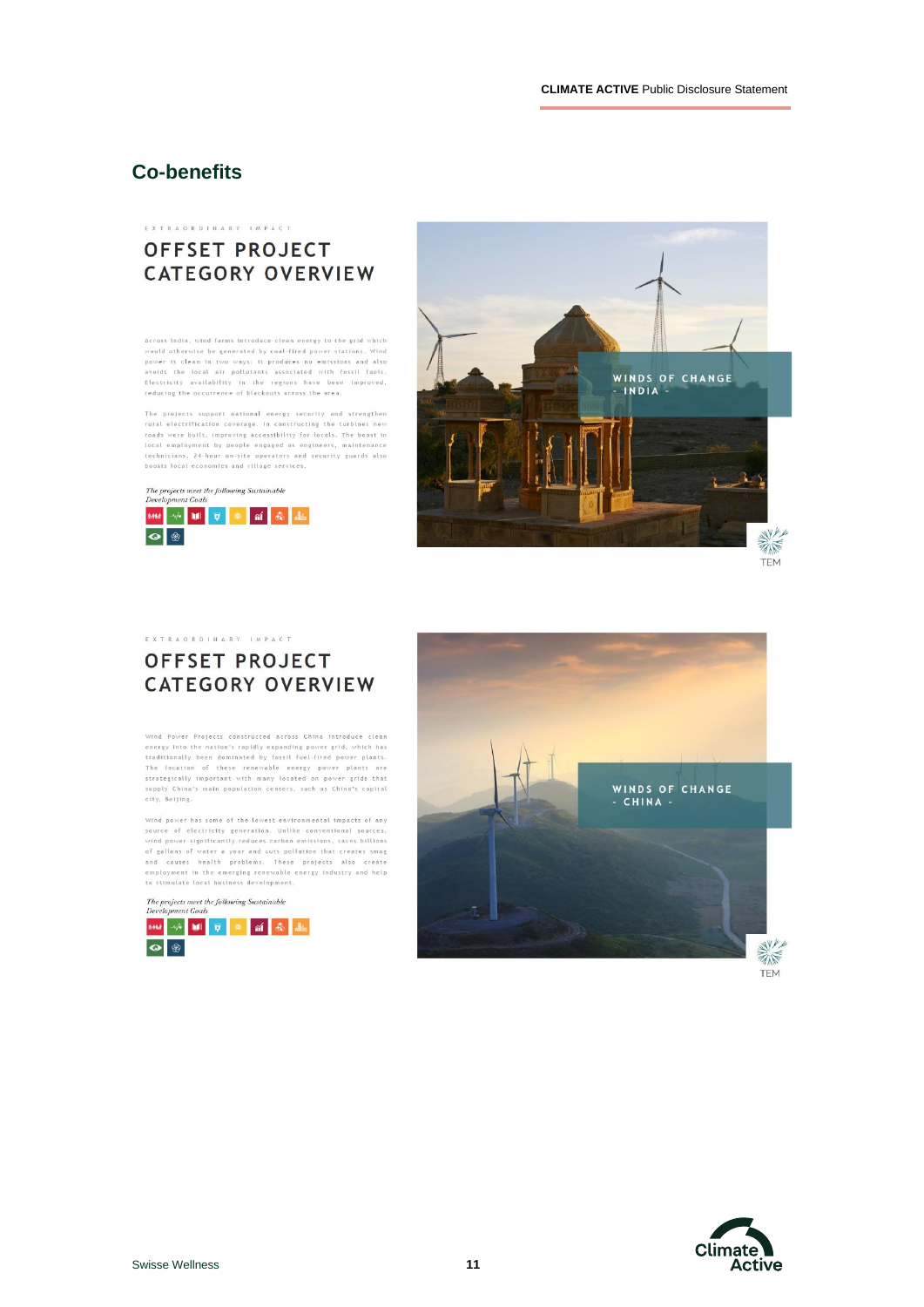$\overline{\phantom{0}}$ 

# **Offsets summary**

Proof of cancellation of offset units

| <b>Offsets cancelled for Climate Active Carbon Neutral Certification</b>                                                |                                          |                          |              |                                                                                   |                |                                                  |                                                                 |                                                                 |                                                                     |                                   |
|-------------------------------------------------------------------------------------------------------------------------|------------------------------------------|--------------------------|--------------|-----------------------------------------------------------------------------------|----------------|--------------------------------------------------|-----------------------------------------------------------------|-----------------------------------------------------------------|---------------------------------------------------------------------|-----------------------------------|
| Project<br>description                                                                                                  | <b>Type of</b><br><b>offset</b><br>units | <b>Registry</b>          | Date retired | <b>Serial number</b><br>(and hyperlink<br>to registry<br>transaction<br>record)   | <b>Vintage</b> | <b>Eligible</b><br><b>Quantity</b><br>$(TCO2-e)$ | <b>Quantity</b><br>used for<br>previous<br>reporting<br>periods | <b>Quantity</b><br>banked for<br>future<br>reporting<br>periods | <b>Quantity</b><br>used for<br>this<br>reporting<br>period<br>claim | <b>Percentage</b><br>of total (%) |
| <b>Bundled wind</b><br>energy<br>generation<br>projects in<br>Gujarat, India                                            | VCU                                      | <b>VERRA</b><br>Registry | 30/04/2020   | 5765-258592917-<br>258606316-VCU-<br>005-APX-IN-1-<br>412-01012016-<br>31122016-0 | 2016           | 13,400                                           | 12,325                                                          | $\mathbf 0$                                                     | 1,075                                                               | 7%                                |
| <b>Bundled Wind</b><br><b>Power Project</b><br>in Tamil Nadu<br>managed by<br><b>Enercon India</b><br><b>Limited II</b> | VCU                                      | <b>VERRA</b><br>Registry | 18/02/2021   | 5282-221892740-<br>221901111-VCU-<br>050-APX-IN-1-<br>404-14042016-<br>14122016-0 | 2016           | 8,372                                            | $\Omega$                                                        | $\mathbf{0}$                                                    | 8,372                                                               | 53%                               |
| <b>Bundled Wind</b><br><b>Power Project</b><br>in Tamil Nadu<br>managed by<br><b>Enercon India</b>                      | VCU                                      | <b>VERRA</b><br>Registry | 18/02/2021   | 5767-258618825-<br>258621785-VCU-<br>034-APX-IN-1-<br>384-01012016-<br>31122016-0 | 2016           | 2,961                                            | $\Omega$                                                        | $\mathbf 0$                                                     | 2,961                                                               | 19%                               |

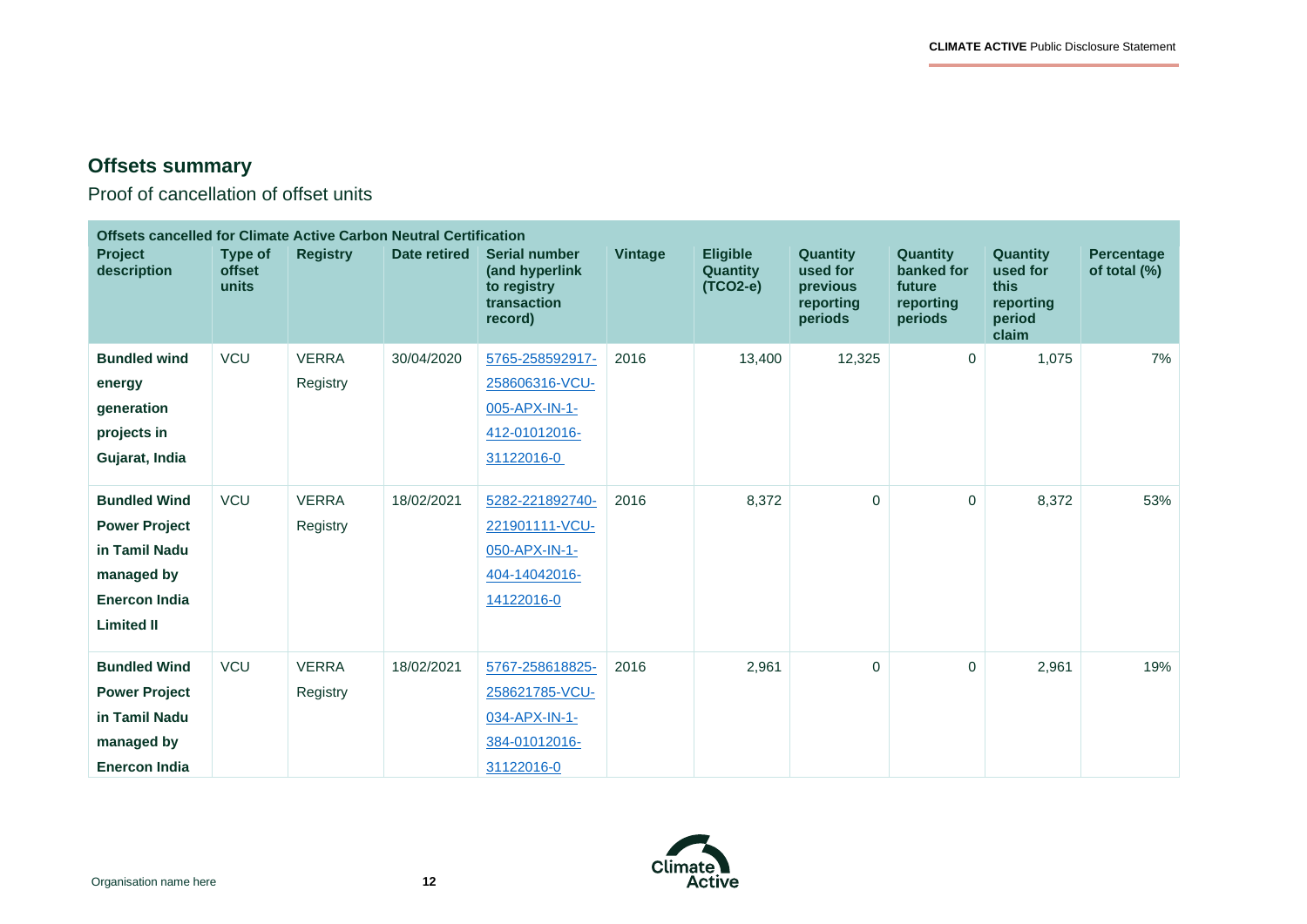÷

| <b>Limited II</b>      |                          |                          |              |                                                                                                  |                |                             |                                                           |             |        |     |
|------------------------|--------------------------|--------------------------|--------------|--------------------------------------------------------------------------------------------------|----------------|-----------------------------|-----------------------------------------------------------|-------------|--------|-----|
| Ningxia                | VCU                      | <b>VERRA</b>             | 18/02/2021   | 6827 345858142                                                                                   | 2018           | 2,000                       | $\Omega$                                                  | $\Omega$    | 2,000  | 13% |
| Xiangshan              |                          | Registry                 |              | 345860141 VCU                                                                                    |                |                             |                                                           |             |        |     |
| <b>Wind Farm</b>       |                          |                          |              | 034 APX CN 1                                                                                     |                |                             |                                                           |             |        |     |
| Project                |                          |                          |              | 1867 01012018                                                                                    |                |                             |                                                           |             |        |     |
|                        |                          |                          |              | 311220180                                                                                        |                |                             |                                                           |             |        |     |
| <b>Enercon Wind</b>    | <b>CER</b>               | ANREU                    | 29/03/2021   | 215,801,991 -                                                                                    | 2015           | 1,296                       | $\Omega$                                                  | $\mathbf 0$ | 1,296  | 8%  |
| Farms                  |                          |                          |              | 215,803,286                                                                                      |                |                             |                                                           |             |        |     |
| Karnataka              |                          |                          |              | (See Appendix 3 for                                                                              |                |                             |                                                           |             |        |     |
|                        |                          |                          |              | registry retirement                                                                              |                |                             |                                                           |             |        |     |
|                        |                          |                          |              | information)                                                                                     |                |                             |                                                           |             |        |     |
| Ningxia                | VCU                      | <b>VERRA</b>             | 29/03/2021   | 6827-345860142-                                                                                  | 2018           | 229                         | $\mathbf{0}$                                              | $\mathbf 0$ | 229    | 1%  |
| Xiangshan              |                          | Registry                 |              | 345860370-VCU-                                                                                   |                |                             |                                                           |             |        |     |
| <b>Wind Farm</b>       |                          |                          |              | 034-APXCN-1-                                                                                     |                |                             |                                                           |             |        |     |
| Project                |                          |                          |              | 1867-01012018-                                                                                   |                |                             |                                                           |             |        |     |
|                        |                          |                          |              | 31122018-0                                                                                       |                |                             |                                                           |             |        |     |
|                        |                          |                          |              |                                                                                                  |                |                             | Total offsets retired this report and used in this report |             | 15,933 |     |
|                        |                          |                          |              | Total offsets retired this report and banked for future reports                                  |                |                             |                                                           |             | 0      |     |
|                        |                          |                          |              | Additional offsets cancelled for purposes other than Climate Active Carbon Neutral certification |                |                             |                                                           |             |        |     |
| Project<br>description | <b>Type of</b><br>offset | <b>Registry</b>          | Date retired | <b>Serial number</b><br>(and hyperlink                                                           | <b>Vintage</b> | <b>Eligible</b><br>Quantity | <b>Purpose of cancellation</b>                            |             |        |     |
|                        | units                    |                          |              | to registry<br>transaction<br>record)                                                            |                | (TCO2-e)                    |                                                           |             |        |     |
| n/a                    | $\sim$                   | $\overline{\phantom{a}}$ |              |                                                                                                  |                |                             |                                                           |             |        |     |

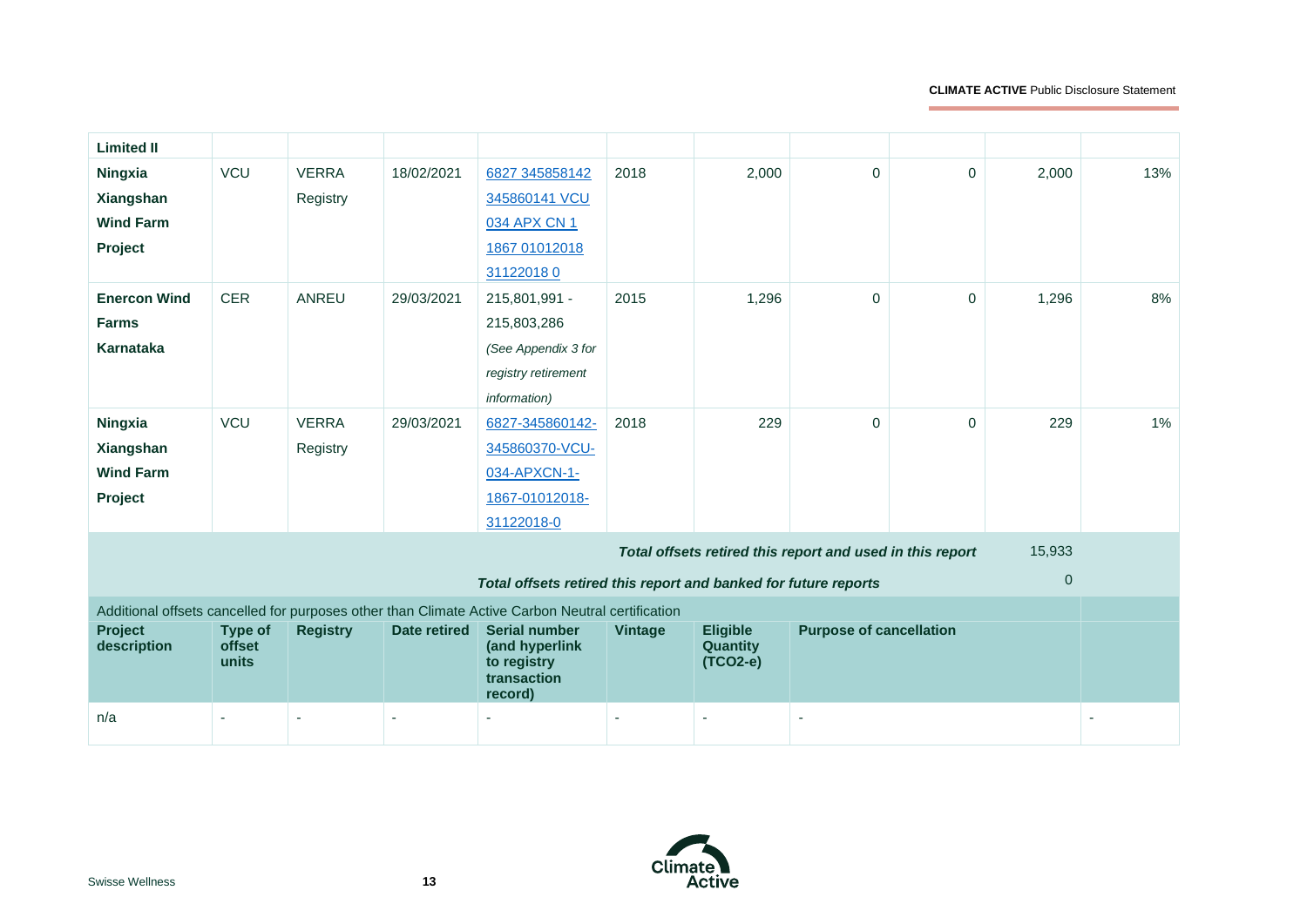÷

| Type of offset units                  | Quantity (used for this reporting period claim) | <b>Percentage of Total</b> |
|---------------------------------------|-------------------------------------------------|----------------------------|
| Certified Emissions Reductions (CERs) | 1,296                                           | 8%                         |
| Verified Carbon Units (VCUs)          | 14,637                                          | 92%                        |

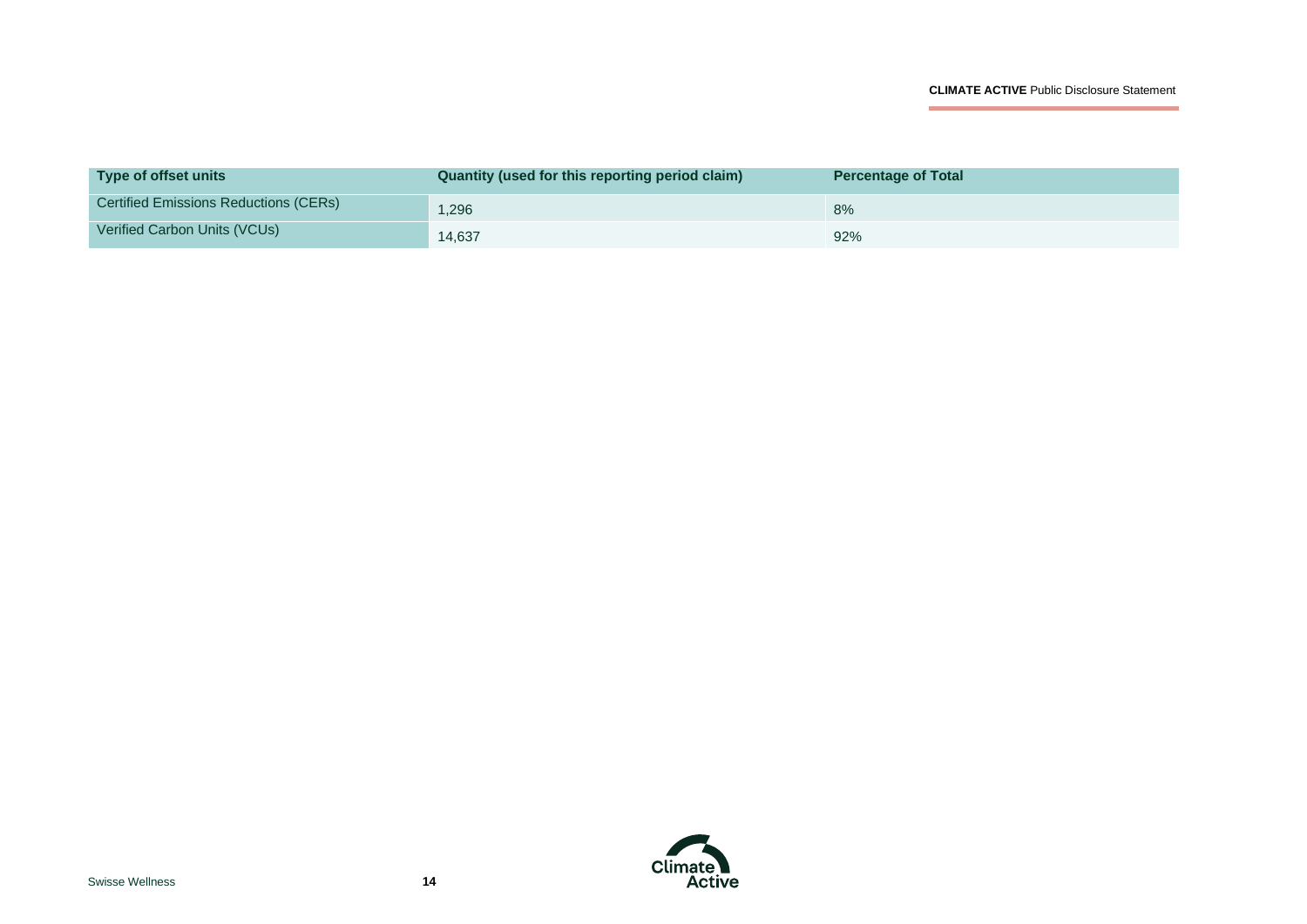# 5. USE OF TRADE MARK

#### **Table 8**

| Description where trademark used                         | Logo type                     |
|----------------------------------------------------------|-------------------------------|
| Website                                                  | <b>Certified Organisation</b> |
| H&H Group Sustainability Report (with clear reference to | <b>Certified Organisation</b> |
| Swisse Wellness as the certified body)                   |                               |

# 6. ADDITIONAL INFORMATION

H&H Group engages with its supply chain on environmental, social and governance issues. In 2020, 100% of new contract manufacturers sign our Supplier Code of Conduct, which details our expectations regarding environmental, social and governance topics referencing international standards and benchmarks such as those of the United Nations. In 2020, 89% of manufacturers completed our sustainability assessment and of those, over 56% had environmental targets in place.

H&H Group's 2020 Sustainability report can be found [here.](https://www1.hkexnews.hk/listedco/listconews/sehk/2021/0408/2021040801450.pdf)

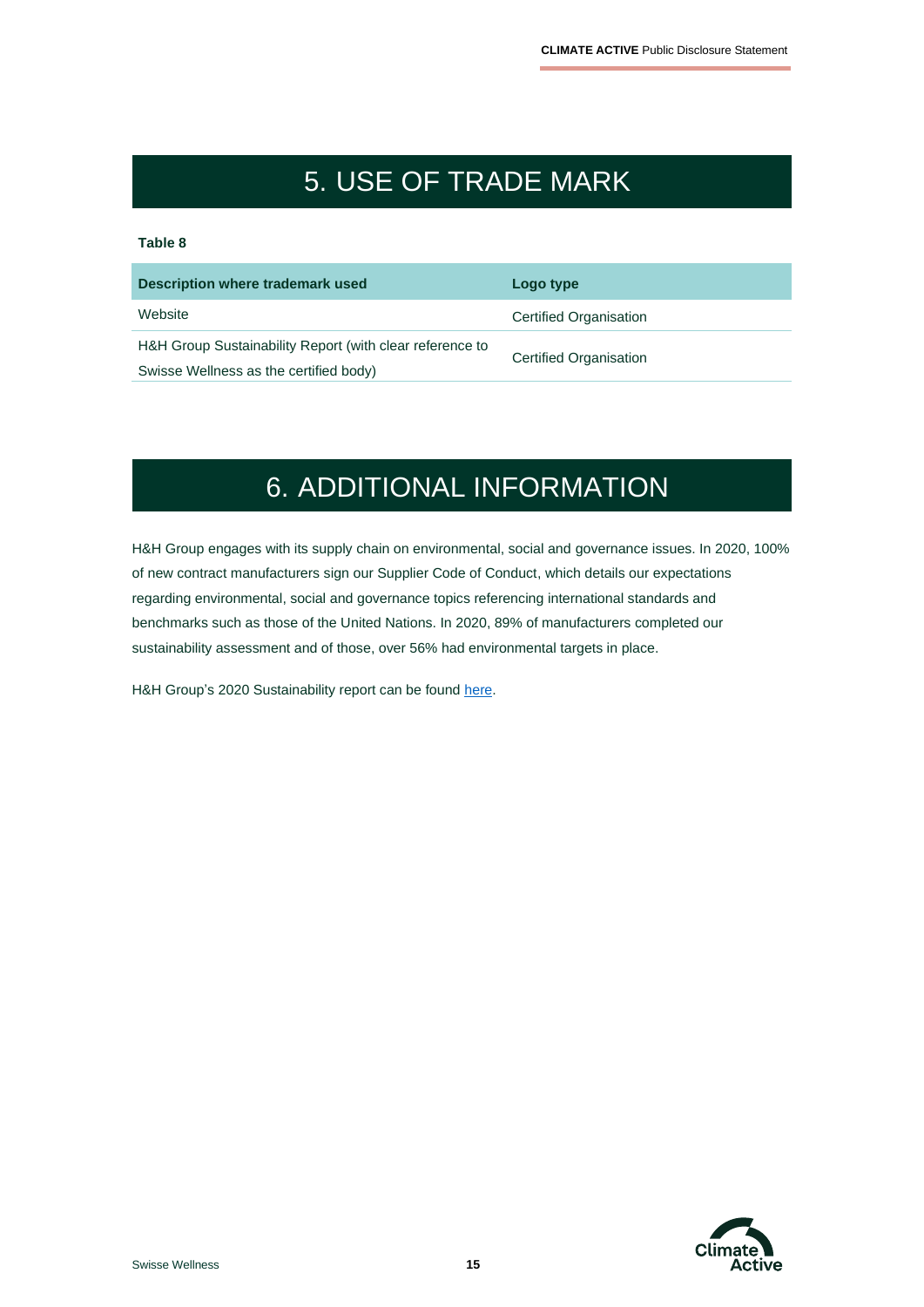# APPENDIX 1

# **Excluded emissions**

To be deemed relevant an emission must meet two of the five relevance criteria. Excluded emissions are detailed below against each of the five criteria.

| Table 9                                                  |                                                                                                                                                                                 |                                                                                                                                  |                                                                                                 |                                                                                                                                       |                                                                                                                                                                                                                                                                |
|----------------------------------------------------------|---------------------------------------------------------------------------------------------------------------------------------------------------------------------------------|----------------------------------------------------------------------------------------------------------------------------------|-------------------------------------------------------------------------------------------------|---------------------------------------------------------------------------------------------------------------------------------------|----------------------------------------------------------------------------------------------------------------------------------------------------------------------------------------------------------------------------------------------------------------|
| <b>Relevance test</b><br>Excluded<br>emission<br>sources | The emissions<br>from a<br>particular<br>source are<br>likely to be<br>large relative<br>to the<br>organisation's<br>electricity,<br>stationary<br>energy and<br>fuel emissions | The emissions<br>from a<br>particular<br>source<br>contribute<br>to the<br>organisation's<br>greenhouse<br>gas risk<br>exposure. | Key<br>stakeholders<br>deem the<br>emissions<br>from a<br>particular<br>source are<br>relevant. | The<br>responsible<br>entity has the<br>potential to<br>influence the<br>reduction of<br>emissions<br>from a<br>particular<br>source. | The emissions<br>are from<br>outsourced<br>activities<br>previously<br>undertaken<br>within the<br>organisation's<br>boundary,<br>or from<br>outsourced<br>activities<br>typically<br>undertaken<br>within the<br>boundary for<br>comparable<br>organisations. |
| Disposal of<br>packaging                                 | X                                                                                                                                                                               | X                                                                                                                                | X                                                                                               | X                                                                                                                                     | X                                                                                                                                                                                                                                                              |
| Embodied                                                 |                                                                                                                                                                                 |                                                                                                                                  |                                                                                                 |                                                                                                                                       |                                                                                                                                                                                                                                                                |
| product<br>emissions                                     |                                                                                                                                                                                 | Х                                                                                                                                | ×                                                                                               | X                                                                                                                                     | Х                                                                                                                                                                                                                                                              |
| Product use                                              | ×                                                                                                                                                                               | ×                                                                                                                                | ×                                                                                               | ×                                                                                                                                     | X                                                                                                                                                                                                                                                              |

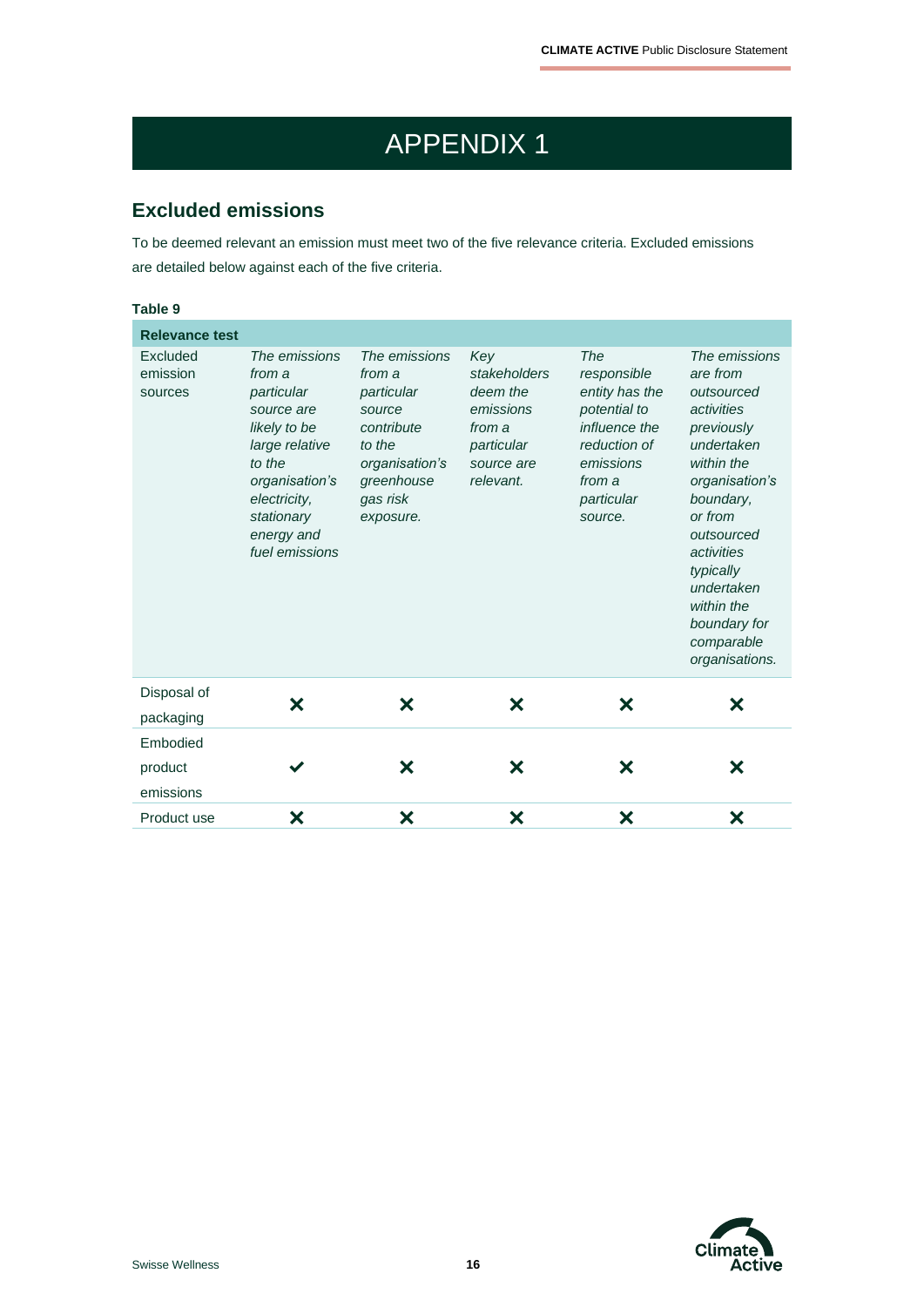# APPENDIX 2

# **Non-quantified emissions for organisations**

#### **Table 10**

| <b>Non-quantification test</b>                  |                                                                                           |                                                                                                           |                                                                                                                                       |                                                                                      |  |  |  |
|-------------------------------------------------|-------------------------------------------------------------------------------------------|-----------------------------------------------------------------------------------------------------------|---------------------------------------------------------------------------------------------------------------------------------------|--------------------------------------------------------------------------------------|--|--|--|
| Relevant-non-<br>quantified<br>emission sources | Immaterial<br><1% for individual<br><i>items and no</i><br>more than $5%$<br>collectively | Quantification is<br>not cost effective<br>relative to the size<br>of the emission<br>but uplift applied. | Data unavailable<br>but uplift applied.<br>A data<br>management plan<br>must be put in<br>place to provide<br>data within 5<br>years. | Initial emissions<br>non-quantified but<br>repairs and<br>replacements<br>quantified |  |  |  |
| n/a                                             |                                                                                           |                                                                                                           |                                                                                                                                       |                                                                                      |  |  |  |

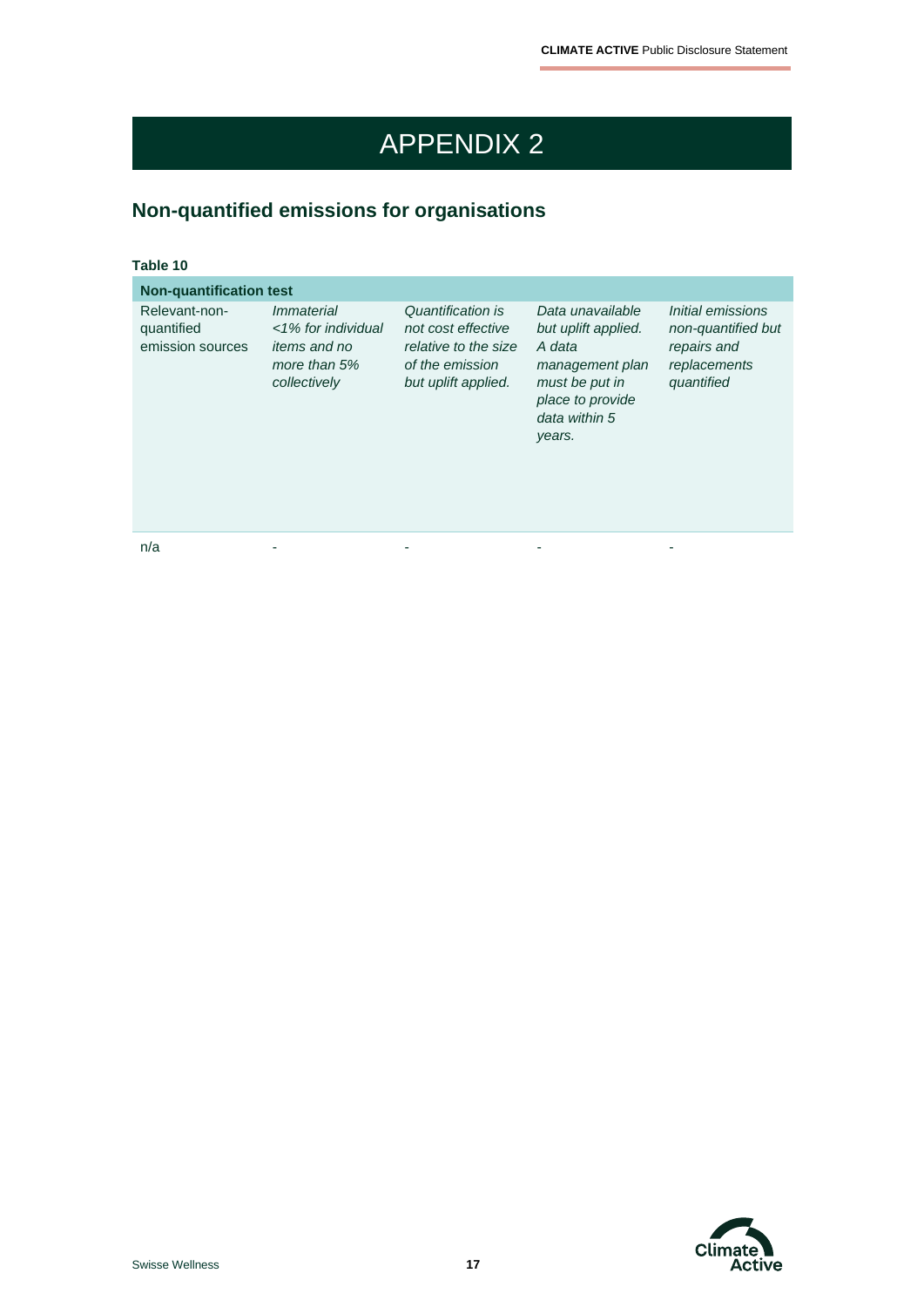# APPENDIX 3

| <b>Australian Government</b><br><b>Clean Energy Regulator</b> | <b>Australian</b><br><b>National Registry<br/>of Emissions Units</b>    |                                                         |                                                                                                                                                                                                       |
|---------------------------------------------------------------|-------------------------------------------------------------------------|---------------------------------------------------------|-------------------------------------------------------------------------------------------------------------------------------------------------------------------------------------------------------|
| <b>ANREU Home</b>                                             | <b>Transaction Details</b>                                              |                                                         | Looged in as: Andrew Grant / Industry User                                                                                                                                                            |
| <b>Account Holders</b>                                        | Transaction details appear below.                                       |                                                         |                                                                                                                                                                                                       |
| <b>Accounts</b><br><b>Unit Position Summary</b>               | <b>C</b> Transaction Successfully Approved                              |                                                         |                                                                                                                                                                                                       |
| <b>Projects</b>                                               |                                                                         |                                                         |                                                                                                                                                                                                       |
| <b>Transaction Log</b>                                        | <b>Transaction ID</b>                                                   | AU17894                                                 |                                                                                                                                                                                                       |
| <b>CER Notifications</b>                                      | <b>Current Status</b>                                                   | Sending (91)                                            |                                                                                                                                                                                                       |
| <b>Public Reports</b>                                         | <b>Status Date</b>                                                      | 30/03/2021 08:39:23 (AEDT)<br>29/03/2021 21:39:23 (GMT) |                                                                                                                                                                                                       |
| My Profile                                                    | <b>Transaction Type</b>                                                 | Cancellation (4)                                        |                                                                                                                                                                                                       |
|                                                               | <b>Transaction Initiator</b>                                            | <b>Grant Andrew William Thorold</b>                     |                                                                                                                                                                                                       |
|                                                               | <b>Transaction Approver</b>                                             | Grant, Andrew William Thorold                           |                                                                                                                                                                                                       |
|                                                               | Comment                                                                 |                                                         | Cancelled on behalf of Swisse Wellness and the Health and Happiness Group and its affiliated businesses to meet its carbon neutral claim against the Climate Active Carbon Neutral Standard for CY20. |
|                                                               | <b>Transferring Account</b>                                             |                                                         | <b>Acquiring Account</b>                                                                                                                                                                              |
|                                                               | AU-2734<br>Account<br><b>Number</b>                                     |                                                         | AU-2764<br>Account<br><b>Number</b>                                                                                                                                                                   |
|                                                               | <b>Tasman Environmental Markets</b><br><b>Account Name</b><br>Pty Ltd   |                                                         | Voluntary Cancellation - CP2<br><b>Account Name</b><br>Account Holder Commonwealth of Australia                                                                                                       |
|                                                               | <b>Tasman Environmental Markets</b><br><b>Account Holder</b><br>Pty Ltd |                                                         |                                                                                                                                                                                                       |

Transaction Blocks<br>Party Type Transaction Type Original CP Current CP EBE Project ID NGER Facility Ito NGER Facility Name Safeguard Kyoto Project # Vintage Expiry.Date Serial.Ranoe<br>IN CER Kyoto Voluntary Cancellation 2 2